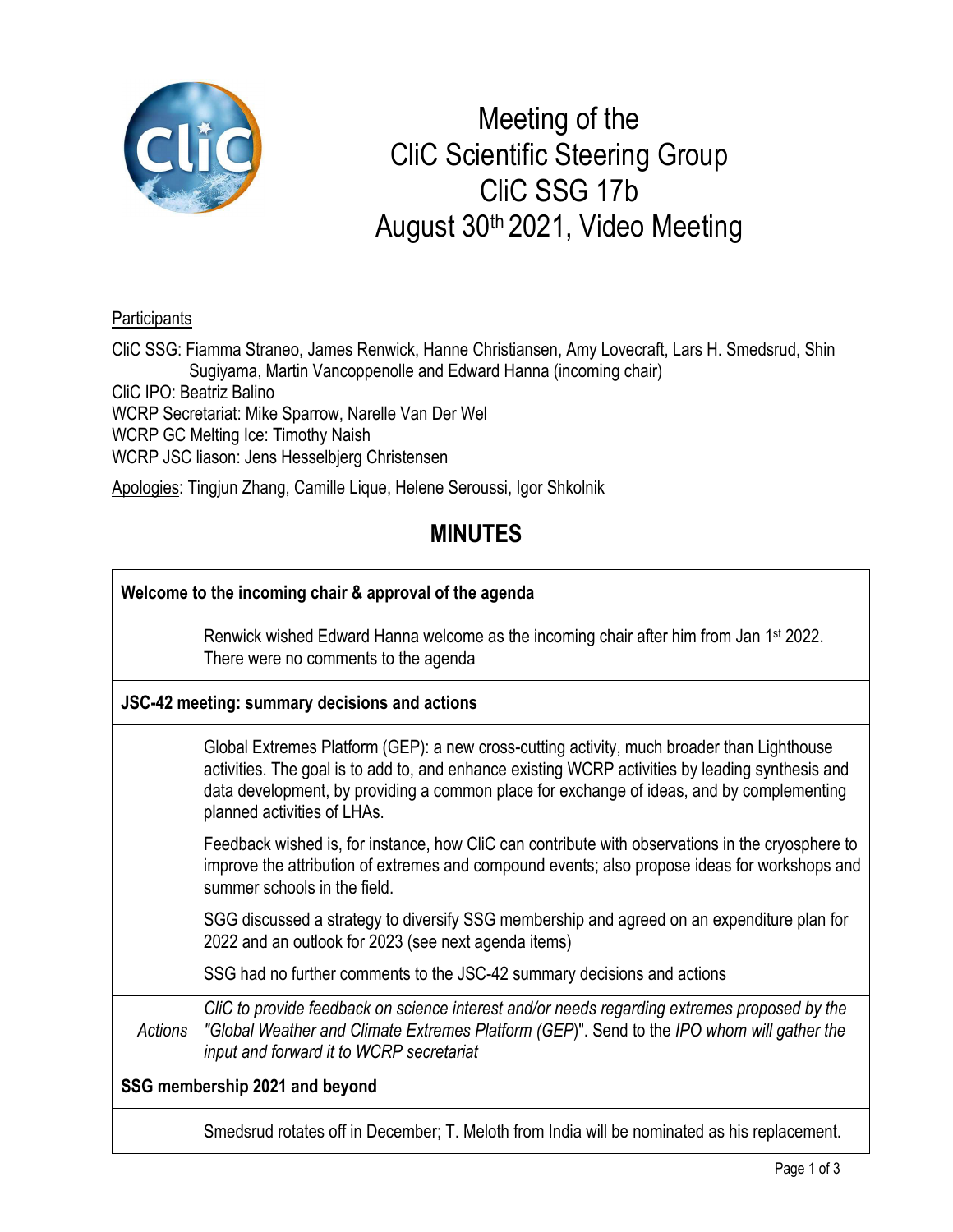|                      | A strategy to increase diversity at the SSG will be developed, balancing expertise with<br>geographical underrepresentation, e.g., from South America, Africa and Asia.                                                                                                                                                                                                                              |  |
|----------------------|------------------------------------------------------------------------------------------------------------------------------------------------------------------------------------------------------------------------------------------------------------------------------------------------------------------------------------------------------------------------------------------------------|--|
| <b>Decisions</b>     | To launch an open call that targets expertise identified as scientific gaps in the new strategic<br>٠<br>plan and that encourages candidates from underrepresented regions.<br>Proposed to increase the size of SSG with 2-3 members, not only to accommodate for new<br>$\bullet$<br>activities and geographical diversity but also to distribute the work load among more people<br>in the future. |  |
| <b>Actions</b>       | Renwick, Straneo and Hanna, with IPO assistance, to prepare the draft text of the call and<br>п<br>circulate among the SSG for comments.                                                                                                                                                                                                                                                             |  |
|                      | SSG to provide the IPO with information of pertinent associations, networks etc. in<br>Ξ<br>cryospheric science to announce the call                                                                                                                                                                                                                                                                 |  |
|                      | Launch an open call in September the latest and have the selection process finished in 2021<br>П                                                                                                                                                                                                                                                                                                     |  |
| <b>CliC Finances</b> |                                                                                                                                                                                                                                                                                                                                                                                                      |  |
|                      | <b>Budget 2021</b>                                                                                                                                                                                                                                                                                                                                                                                   |  |
|                      | CliC groups requested a total of 21 000 CHF, the majority of activities involve in-person<br>meetings. But because of the pervasive Covid situation, the groups will be encouraged to come<br>up with alternative activities in case in-person meetings are postponed/cancelled.                                                                                                                     |  |
|                      | The IPO requested an extraordinary expense involving the hiring of a web expert on a temporary<br>basis at the Bjerknes Centre (host of the IPO) to upgrade and revamp the homepage                                                                                                                                                                                                                  |  |
|                      | Due to less expected expenses against the annual allocation to CliC (85 000 CHF), the 2021<br>budget will have an estimated positive balance of about 50 000 CHF. The SSG then agreed to<br>dedicate the unused funds to the fellowships. WCRP secretariat confirmed that the WMO funds<br>for fellowships (30 000 CHF) can be carried over to 2022                                                  |  |
| <b>Decisions</b>     | The SSG approved the budget for 2021<br>$\bullet$                                                                                                                                                                                                                                                                                                                                                    |  |
|                      | The SSG approved the extra expenses requested by the IPO to upgrade and revamp CliC's<br>homepage                                                                                                                                                                                                                                                                                                    |  |
|                      | The 2021 unused funds will be dedicated to the CliC fellowships                                                                                                                                                                                                                                                                                                                                      |  |
|                      | The allocated WMO funds for fellowships (30 000 CHF) in 2021 will be spent in 2022                                                                                                                                                                                                                                                                                                                   |  |
| Action               | Encourage the groups to propose alternative activities if in-person meetings are not viable                                                                                                                                                                                                                                                                                                          |  |
|                      | Budget 2022 and Outlook 2023                                                                                                                                                                                                                                                                                                                                                                         |  |
| Decision             | The SSG approved the budget for 2022 and the outlook for 2023                                                                                                                                                                                                                                                                                                                                        |  |
| Action               | The IPO and the WCRP secretariat to put proposals for CliC's budget for 2022 and an outlook<br>for 2023 for the JSC                                                                                                                                                                                                                                                                                  |  |
|                      | <b>CliC Fellowships</b>                                                                                                                                                                                                                                                                                                                                                                              |  |
| Decisions            | <b>Process</b>                                                                                                                                                                                                                                                                                                                                                                                       |  |